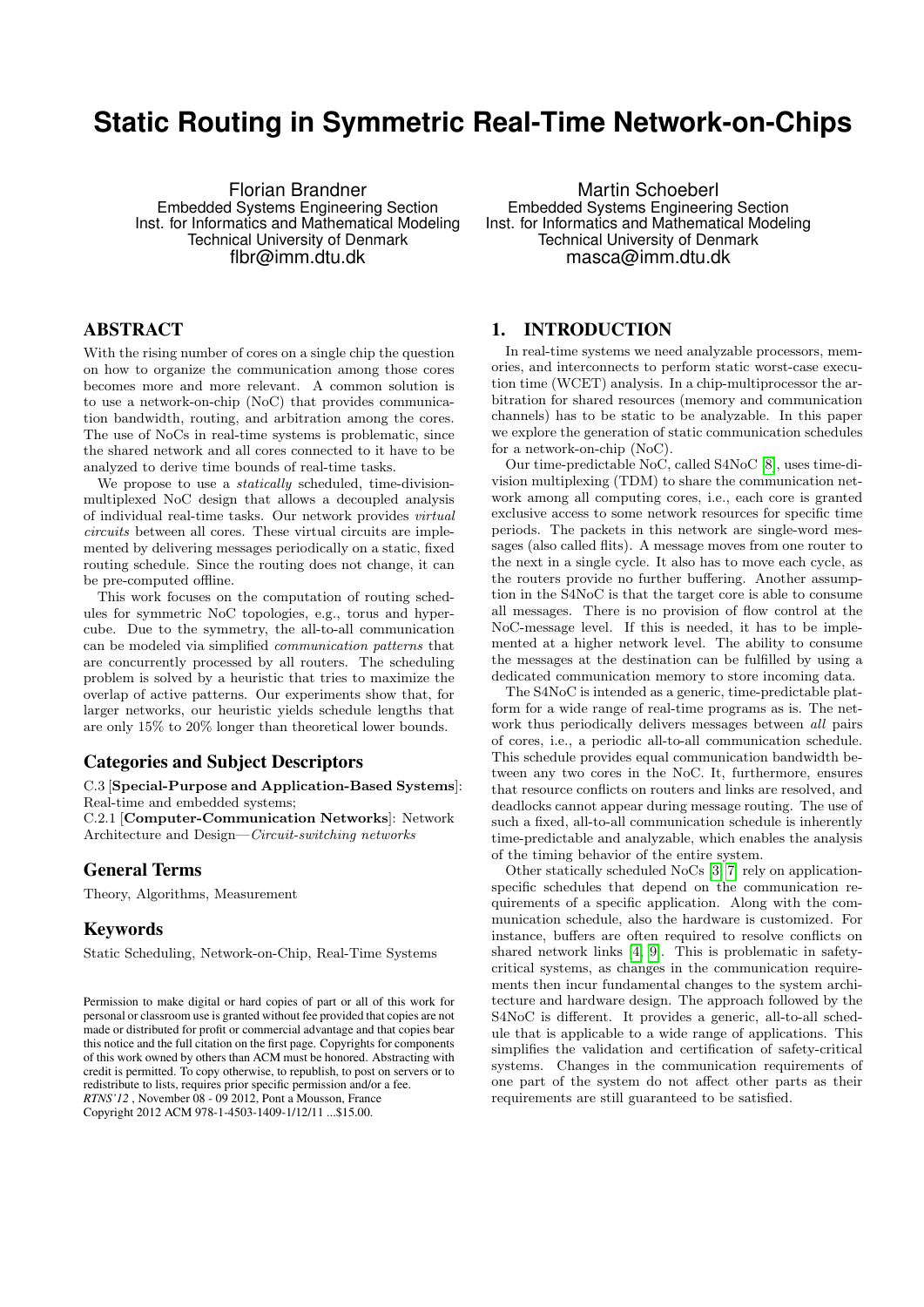

<span id="page-1-1"></span>Figure 1: Nodes and interconnection links in twodimensional network-on-chips.

Besides being time-predictable and analyzable, the S4NoC design has advantages in the hardware implementation. With single-word messages it is beneficial to avoid routing information in the message itself and store the schedule tables in the routers. Without this message head, the size (and therefore bandwidth) of the NoC is freely configurable. As the schedule is static and only depends on the number of cores, the corresponding tables can literally be hardcoded and implemented efficiently as read-only-memory (ROM) tables in silicon. For a 4-way router, e.g., used in a bidirectional torus, each table entry encodes only 8 bits (2 bits per 4-way multiplexer). Experiments using an FPGA implementation have shown that the ROM tables are indeed very small.

We consider symmetric network topologies and search for a static schedule of individual messages to provide all-to-all communication with equal bandwidth. For such a system the intuition is that a symmetric schedule, where all routers perform the same schedule, may be an optimal schedule. The schedules found using our technique are 15% to 20% longer than theoretical lower bounds, and therefore confirm the intuition. Those schedules are found quickly, leading to a scalable approach that can be applied even to large network instances. The main contribution of this paper is a heuristic algorithm to generate these near-optimal static schedules for instances of the TDM-based S4NoC with symmetric topologies.

The implementation of the schedule construction is freely available as open source, and distributed with the hardware implementation of the  $N_0C$ .<sup>[1](#page-1-0)</sup> The generated schedules are used in an FPGA-based many-core system, where the schedule is synthesized into hardware as ROM tables. Although not in the scope of this paper, the evaluation of the derived schedules in a real prototype system gives further confidence that they are correct.

The paper is organized as follows: the next section provides background information on NoC topologies, routing, and communication schedules. Related work is presented in Section [3.](#page-2-0) Section [4](#page-3-0) describes the scheduling algorithm in detail. The evaluation in Section [5](#page-6-0) shows the shortest achievable scheduling periods for different topologies and NoC sizes and the paper is finally concluded in Section [6.](#page-9-5)

#### 2. BACKGROUND

The section provides the basic background on networkon-chip topologies and how these networks can be used to provide communication from every node in the network to every other node (all-to-all).



<span id="page-1-2"></span>Figure 2: A  $5\times5$  bidirectional torus using an intertwined layout and pipelining.

## <span id="page-1-3"></span>2.1 Network-On-Chip Topologies

A network-on-chip topology defines the structure of a concrete instance of a network. Typically a topology is defined in terms of computing cores that are connected to the network by the means of routers. The routers in turn are interconnected using links. We assume that every core is connected by two links, an incoming and an outgoing, to a single router. We thus treat a core and its router synonymously as a node.

DEFINITION 1. A concrete instance of a network topology is characterized by a directed graph  $G = (V, E)$ , where the vertices in V represent the nodes of the network (routers and cores) and the edges in E the interconnection links.

Various network topologies have been proposed in the literature, ranging from tree-based organizations over two-dimensional mesh and torus structures to complex multi-dimensional hypercubes. Figure [1](#page-1-1) depicts two instances of typical NoCs, a 4×4 2-D mesh and a 4×4 torus.

DEFINITION 2. A network topology is regular if the routers are placed and interconnected in a regular (multi-dimensional) grid. Thus all routers, except those at the boarder of the grid, are interconnected to their neighbors in a regular way.

DEFINITION 3. A network topology is symmetric if the routers are placed and interconnected in a regular (multidimensional) grid. All routers, even those at the boarder, are interconnected to their neighbors in a regular way by wrapping around to the other side of the grid.

The mesh network in Figure [1\(](#page-1-1)a) is an instance of a regular network topology, whereas the torus in Figure [1\(](#page-1-1)b) is a symmetric network topology. The layout of a torus network, as shown by Figure [1\(](#page-1-1)b), may lead to problems in the hardware layout. The interconnection link closing the loop becomes very long and thus often leads to an reduced operation frequency of the network. An alternative approach, used in practice, is to intertwine the layout of the individual cycles for each row and each column as shown by Figure [2.](#page-1-2) Instead of connecting a node to its direct neighbor, a link is established to the next node in the row or column respectively – unless the end of the row/column has been reached. A link is now double the length as a link in a simple mesh organization, which may limit the maximal attainable clock frequency. This issue can be resolved by pipelining the communication over links, i.e., introducing additional registers on links, as shown by the bars on each link in Figure [2.](#page-1-2) The register can be interpreted as a simplified router with a single incoming and outgoing link.

<span id="page-1-0"></span><sup>1</sup>Source available at <https://github.com/t-crest/s4noc>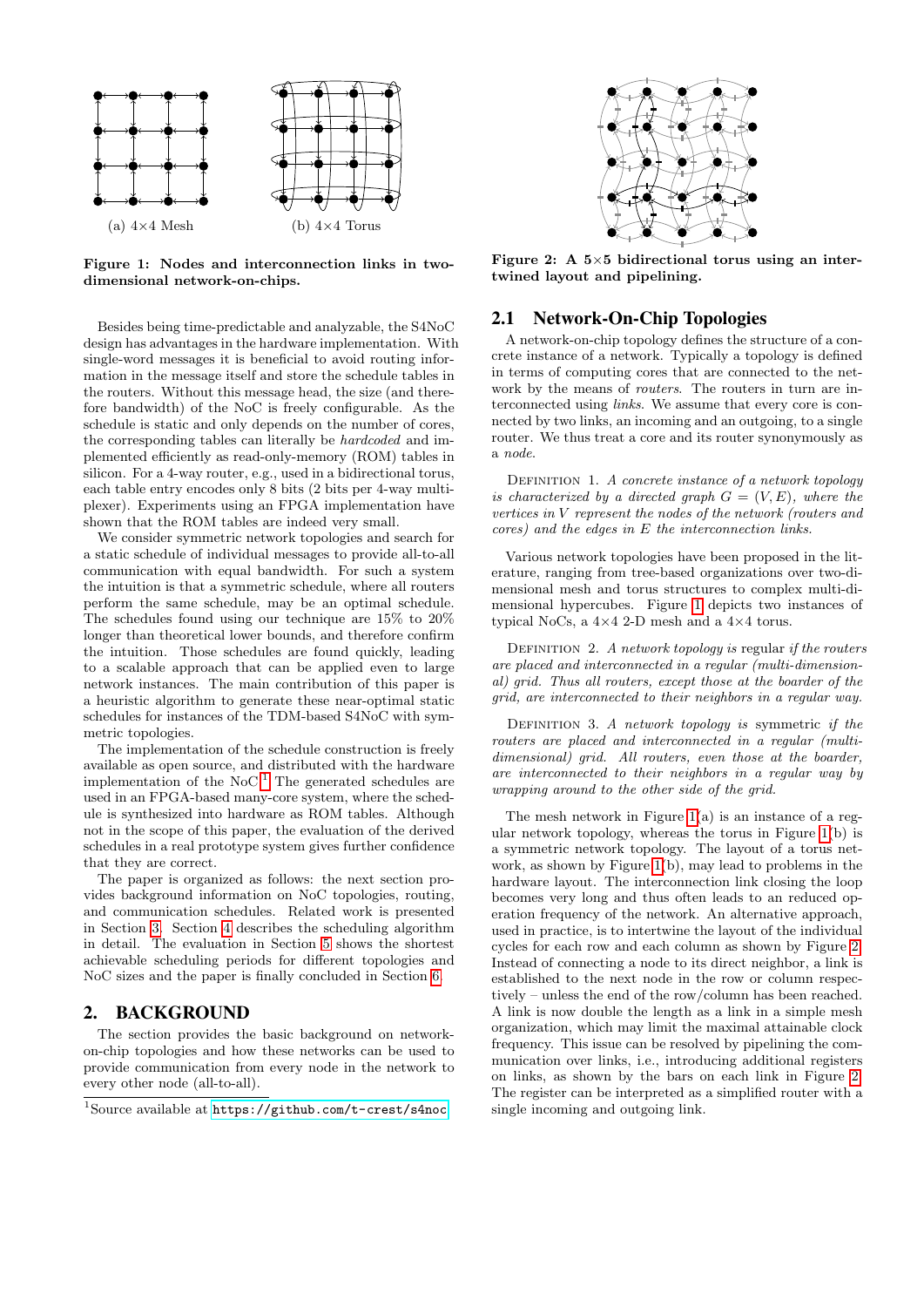In the context of this work we evaluate two-dimensional networks with regular and symmetric topologies as depicted by Figure [1](#page-1-1) and [2,](#page-1-2) i.e., either a 2D-mesh, a torus, or a bidirectional torus. For the tori, we consider both, the regular topology and a variant using pipelined links. Note, however, that our approach is also applicable to other kinds of topologies – for instance hypercubes.

#### 2.2 Routing

In order to deliver messages over the network, a routing mechanism has to be provided, i.e., a scheme that determines how messages are transmitted between the individual nodes within a network.

The route for a specific message can be specified by its source node, its destination node, and all intermediate links that the message traverses on the way from the source to the destination. Since we are dealing with regular and symmetric networks only, it is sufficient to encode the direction of the next neighbor node that the message will be forwarded to instead of concrete links.

<span id="page-2-2"></span>DEFINITION 4. A route of a message is defined by a triple  $r = (s, p, d)$ , where s specifies the source, d the destination node, and  $p \in \mathcal{F}^+$  a non-empty string over an alphabet  $\mathcal{F}$ . The length of the route  $|r| = |p|$  denotes the number of hops it takes to transmit the message. A route can also be interpreted as a function  $r: \mathbb{N}_0 \to \mathcal{F} \cup {\{\perp\}}$  that returns the direction of the n-th hop of the route or  $\perp$  if  $n \geq |r|$ .

The symbols of  $\mathcal F$  represent the direction to the neighbor to which a message will be transmitted next on each hop. In two-dimensional networks a message can be forwarded to the neighbor to the north (n), to the east (e), to the south (s), or to the west  $(w)$ , i.e.,  $\mathcal{F} = \{n, e, s, w\}.$ 

EXAMPLE 1. A simple route in a two-dimensional network from a source node s to a destination node d could be  $r = (s, \text{nnw}, d)$ , i.e., the message travels two hops to the north and one hop to the west. The third hop of this route is  $r(2) = w$ , while  $r(0) = n$  and  $r(5) = \perp$ .

We assume a fixed, *static* routing scheme where each router has a local routing table that determines how messages are passed further on. A message thus does not specify its destination; the router instead forwards the message according to the fixed schedule. The message delivery to/from cores over the network interface is similarly determined by static tables, which provide a mapping between the message's destination/source nodes and the corresponding time slots of the routing tables. The time slot together with the routing scheme determines from which node a message is sent and which node ultimately receives the message.

A fixed, static schedule greatly simplifies the routers and network interfaces, since no buffers and no dynamic arbitration logic are needed. Furthermore, assuming correct schedules, deadlock avoidance and message delivery times are guaranteed by design.

#### <span id="page-2-1"></span>2.3 All-To-All Communication

Given an instance of a network topology and assuming static routing tables the problem now is to find a static communication schedule that allows every node in the system to send a message to every other node in the system within a fixed time period. Note that a node may send different messages to different nodes; an all-to-all schedule thus should not be confused with broadcasting of messages.

DEFINITION 5. An all-to-all communication schedule  $S = (R, T)$  for a network  $G = (V, E)$  consists of a set of routes R, such that for all pairs  $s, d \in V$ ,  $s \neq d$  there exists exactly one route  $r = (s, p, d) \in R$ . The function  $T: R \to \mathbb{N}_0$ determines at which time instant a message is transmitted using a specific route.

A feasible communication schedule, in addition, has to respect that every communication link may be used at most once at every time instant. Similarly, it has to ensure that every node may receive only one message and send only one message at once. All incoming messages at a router have to be forwarded to some outgoing link, i.e., messages cannot stall on the path from their source to their destination.

The communication schedule outlined here corresponds to a circuit-switched, time-division-multiplexed network that provides virtual circuits offering equal bandwidth between any two nodes in the system.

The problem of finding a feasible communication schedule can be characterized as a multi-commodity flow over time [\[2\]](#page-9-6), where a number of commodities has to be shipped over a network in a given time period. Each commodity has to be delivered from a corresponding source to a destination such that capacity constraints of all links in the network are respected at all times. Based on this model various questions can be asked with respect to the flow of the commodities. For instance, one can ask for the maximal flow in this network or for the *quickest multi-commodity flow*, i.e., the shortest period in which all commodities reach their destination. A solution to the latter problem corresponds directly to an optimal schedule for the all-to-all communication problem.

#### <span id="page-2-0"></span>3. RELATED WORK

The scheduling problem considered in this work can formally be stated as a dynamic multi-commodity flow problem over time. A seminal work by Ford and Fulkerson introduced time-expanded flow networks to model dynamic flow problems using equivalent static problems [\[2\]](#page-9-6). A time-expanded network is a structure containing replications of the network for several time instants (e.g., clock ticks). Fleischer and Skutella study variants of the NP-hard quickest multicommodity flow problem [\[1\]](#page-9-7) and present a polynomial 2 approximation algorithm. Although closely related, these results apply to general multi-commodity flow problems, where fractional solutions are acceptable. In the context of this work, however, integer solutions are required since the physical hardware resources are indivisible.

The S4NoC [\[8\]](#page-9-0) is an implementation of the NoC design assumed in this work. The scheduling problem is solved optimally for small network sizes using a multi-commodity flow over time and ILP. Even though the approach does not scale – scheduling a network with 25 nodes takes several weeks – the computed optimal solutions provided important insights to this work. Most notably the benefits of symmetric network topologies, and in particular the bidirectional torus, as well as the pattern-based scheduling strategy are motivated by experiments using the optimal ILP formulation.

Several other NoCs use TDM-based routing of messages, where the communication requirements are typically specified as a set of virtual circuits (VC) annotated with bandwidth requirements.

Tadpole [\[5\]](#page-9-8) is a scheduling algorithm for NuMesh. The algorithm is based on time-expanded networks and tries to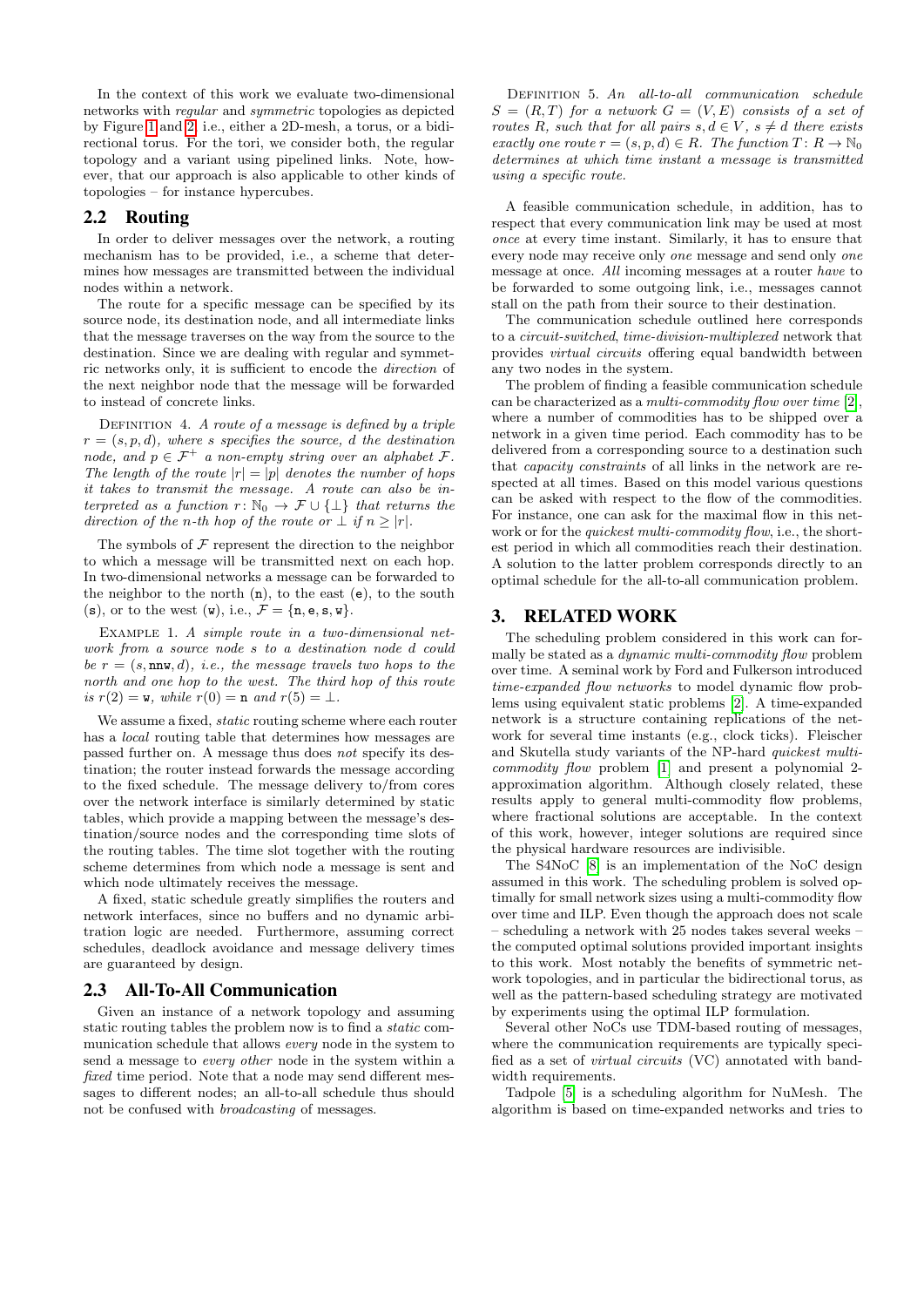

<span id="page-3-1"></span>Figure 3: Routes selected by an optimal schedule (ILP), starting from the node in the top left corner. On each step a new route is highlighted. Blocked links and reached nodes are marked (bars and dots).

greedily schedule VCs according to bandwidth requirements. Congestion is modeled using a reduced graph of the network, where edge weights represent congestion. Backtracking allows the rerouting of communication due to congestion. Our approach is closely related. However, by exploiting the symmetry of the network topology and pattern-based scheduling the problem search space is drastically reduced. The algorithm thus scales even for very large problem instances, while achieving near-optimal results.

Æthereal [\[3\]](#page-9-1) relies on a TDM-scheduling algorithm in two phases [\[4\]](#page-9-3): (1) path allocation and (2) TDM-slot allocation. Path allocation explores viable paths through the NoC using an adapted shortest path search capturing link congestion and bandwidth requirements. Slot allocation then tries to find a feasible mapping of a path to TDM slots satisfying bandwidth and latency constraints. The approach is driven by the path selection, which may lead to additional link buffers and an increased schedule length during slot allocation. This also applies to an improved variant of the slot allocation algorithm [\[9\]](#page-9-4). Our algorithm similarly proceeds in two phases, but is driven by the reservation of TDM slots during the scheduling phase. This leads to more compact and shorter schedules that do not require any additional buffers associated on the network links. This is highly important as shorter schedules increase the bandwidth between pairs of nodes and reduce the maximum transfer latency when analyzing the worst-case timing of the system.

Lu and Jantsch [\[6\]](#page-9-9) propose a similar two-phase approach consisting of path selection and slot allocation for the Nostrum NoC [\[7\]](#page-9-2). They exploit the properties of logical networks to explore all feasible paths and slot allocations recursively in a search tree. To keep the scheduling time practical, branches of the tree are pruned eagerly be testing whether an assignment of VCs to logical networks is feasible. The two phases of the algorithm are tighter coupled as in the case of Æthereal [\[4\]](#page-9-3), avoiding the useless insertion of additional buffers at the expense of potentially exponential computation overhead.

None of the discussed algorithms is able to deliver symmetric, all-to-all communication schedules, which ensure identical schedule tables at all routers of the S4NoC [\[8\]](#page-9-0). The symmetry has several advantages. For one, the overhead required to implement the scheduling tables in hardware can be reduced by sharing. More importantly, the correctness

of symmetric, all-to-all schedules and their implementation in hardware is trivial to verify. This is usually required for safety-critical systems.

#### <span id="page-3-0"></span>4. PATTERN-BASED SCHEDULING

Based on experiments using an optimal integer linear programming (ILP) formulation of our scheduling problem [\[8\]](#page-9-0) on two-dimensional network topologies, we found that the optimal solutions to our scheduling problem for regular network topologies are by themselves almost regular. For instance, the computed optimal solutions always yield direct message routes between two nodes without detours, i.e., only shortest routes are selected even when the network capacity would theoretically allow for detours. Furthermore, most routes follow a simple routing scheme, where a route consists of two straight segments, a horizontal followed by an optional vertical segment, or the other way around.

EXAMPLE 2. Figure [3](#page-3-1) depicts the routes from one node (upper left) towards all other nodes, extracted from an optimal schedule of a  $3\times3$  torus, computed using ILP. On each step a message is sent using a new route from the source node at the top left corner to some destination node (in green). In addition, network links blocked by messages on the fly are highlighted using a black bar. Once a message has reached its destination, the respective node is marked by a dot. As can be seen, the routes simply consist of two segments. For instance, at step 7 a message is transmitted using a route  $(s, \texttt{se}, d)$ , where s denotes the top-left node and d the node in the center of the network. The message arrives at the destination on time step 9, while a communication link is blocked by a message transmitted over the route at step 8.

#### 4.1 Symmetric Schedules

These observations, combined with properties of symmetric (and regular) network topologies, give rise to a simple heuristic that (1) assumes that all (or almost all) routers take the same routing decisions on every time instant and  $(2)$  that considers only simple, at most *n*-segmented routes, where  $n$  is a constant depending on the network topology (e.g., 2 for the two-dimensional topologies considered here). The basic idea of our approach is to abstract all the currently active routes in a schedule by a communication pattern, i.e.,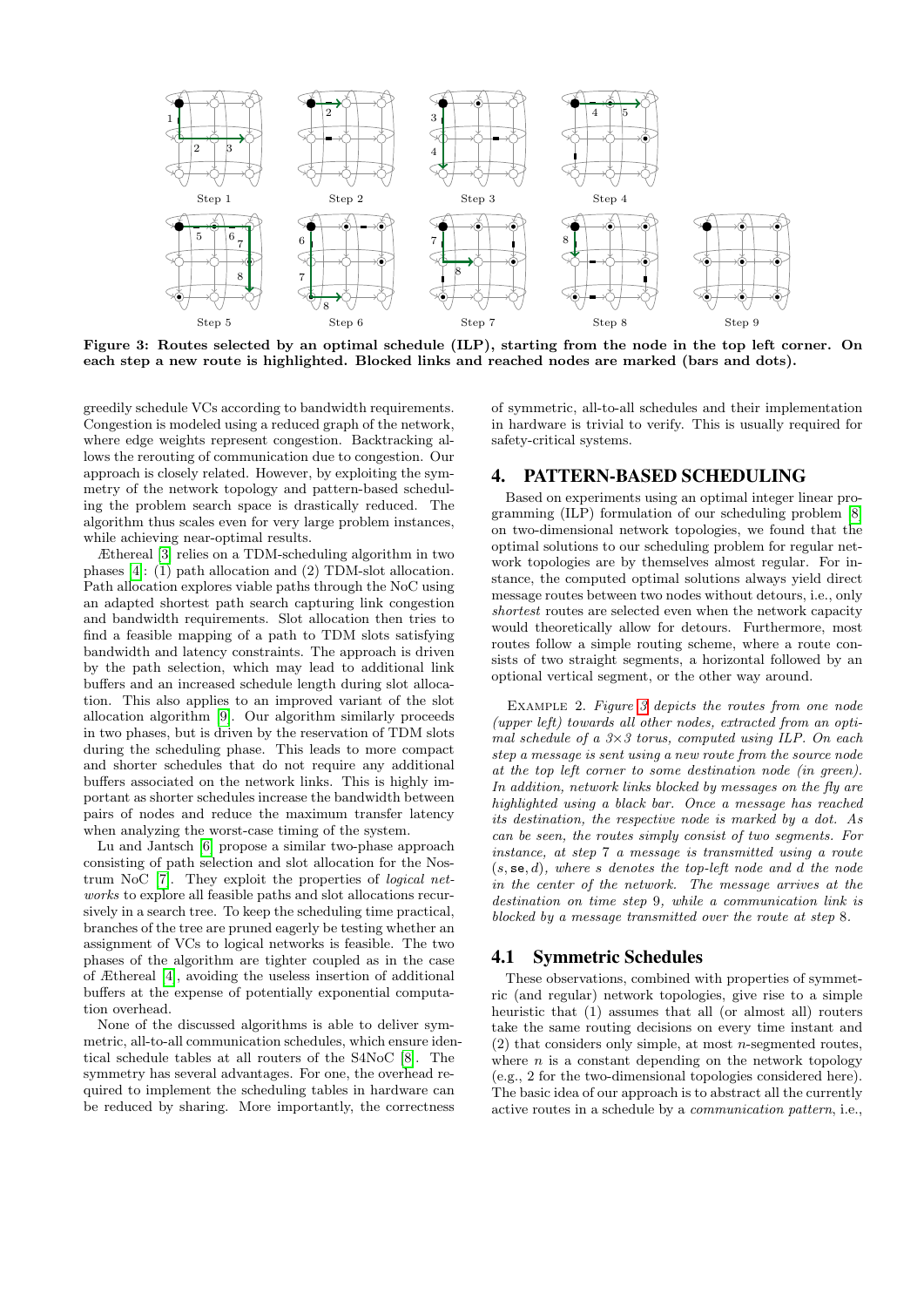

<span id="page-4-0"></span>Figure 4: Symmetric schedule constructed by reordering the routes from Figure [3.](#page-3-1) Each step highlights a new route. Almost all network links are used at all times, as all routers in the network operate synchronously.

a route without a specific source and destination node. We then define a conflict relation between these communication patterns and devise an algorithm that computes an ordering of a set of communication patterns that provides a conflictfree, all-to-all communication schedule.

<span id="page-4-4"></span>DEFINITION 6. A communication schedule  $S = (R, T)$  is symmetric when all routes scheduled at the same time instant are transmitting the respective message along the same path through the network, shifted according to the position of the route's source node, i.e., for all routes  $r_1 = (s_1, p_1, d_1)$ and  $r_2 = (s_2, p_2, d_2): T(r_1) = T(r_2) \Longleftrightarrow p_1 = p_2$ . The path p common to all routes scheduled at a specific time instant is called a communication pattern.

Note that the original schedule from Figure [3](#page-3-1) is not a symmetric schedule, because the relative order in which messages are sent across these routes would lead to conflicts in the usage of links when the communication patterns are applied at other nodes. For instance, a message sent from a node at time step 1 would conflict with a message sent from the node's lower neighbor at time step 2. However, it is possible to use the communication patterns from the former example and reorder them to generate a symmetric schedule, as shown in the following example.

EXAMPLE 3. Figure  $4$  shows a symmetric schedule for a  $3\times3$  torus network. At each step all nodes in the network send a message according to the highlighted route in green (shifted accordingly). Since all nodes send messages concurrently all vertical and/or horizontal communication links are used at the same time. The schedule consists of 8 communication patterns eess, s, e, ee, see, sse, se, and ss that are scheduled at time instant 1 through 6, 8, and 9 respectively.

<span id="page-4-3"></span><span id="page-4-1"></span>Algorithm 1 Compute a symmetric and conflict-free communication schedule.

**Require:**  $G = (V, E) \dots$  An instance of a network topology **Ensure:** A symmetric, conflict-free schedule  $S = (R, T)$ 

- 1: // Compute candidate communication patterns
- 2:  $P =$  Candidates $(G)$
- 3: // Select and schedule communication patterns
- 4:  $S = \text{Scheduling}(P)$
- 5: return S

DEFINITION 7. A symmetric schedule  $S = (R, T)$  is conflictfree when the following two conditions are met:

- For two routes  $r_1, r_2 \in R$ ,  $T(r_1) \neq T(r_2)$ :  $T(r_1) + |r_1| \neq T(r_2) + |r_2|,$
- For two routes  $r_1, r_2 \in R$ ,  $T(r_1) < T(r_2) < T(r_1) + |r_1|$ ,  $\forall i \in \{0, \ldots, T(r_1) + |r_1| - T(r_2)\}.$  $r_1(T(r_2) - T(r_1) + i) \neq r_2(i)$

The definition from above ensures that (1) no two routes start or end at the same time instant in the communication schedule and (2) that any two routes scheduled concurrently utilize disjoint sets of communication links.

Since routes and communication patterns can be treated interchangeably in a symmetric schedule, we can devise an algorithm that, given a set of communication patterns, computes a conflict-free, symmetric schedule. The algorithm consists of two phases. Firstly, a set of communication patterns is computed that provides at least one pattern for any pair of nodes. Secondly, a schedule is constructed by iteratively selecting candidate patterns and assigning them a time slot in the schedule, while avoiding conflicts. Algorithm [1](#page-4-1) provides an overall view of our heuristic.

# <span id="page-4-5"></span>4.2 Candidate Patterns

The first step of our heuristic is to compute candidate patterns, which can be used to construct the actual communication schedule. In contrast to traditional, static routing algorithms, which often call this phase path selection, a candidate pattern is not necessarily included in the final result, e.g., if another candidate providing an equivalent route has been scheduled instead. An important property of this phase is to ensure that the set of candidate patterns contains all patterns needed to provide all-to-all communication. Algorithm [2](#page-4-2) computes such a candidate set.

<span id="page-4-2"></span>Algorithm 2 Candidates( $G$ ) – Compute a candidate set of communication patterns.

**Require:**  $n$  ... Max. number of route segments  $G = (V, E) \dots$  An instance of a network topology Ensure: A set of candidate patterns P

- 1: for all  $v_1, v_2 \in V, v_1 \neq v_2$  do
- 2: All shortest max. *n*-segmented routes  $(v_1, p, v_2)$ :  $p \in P$ 3: return P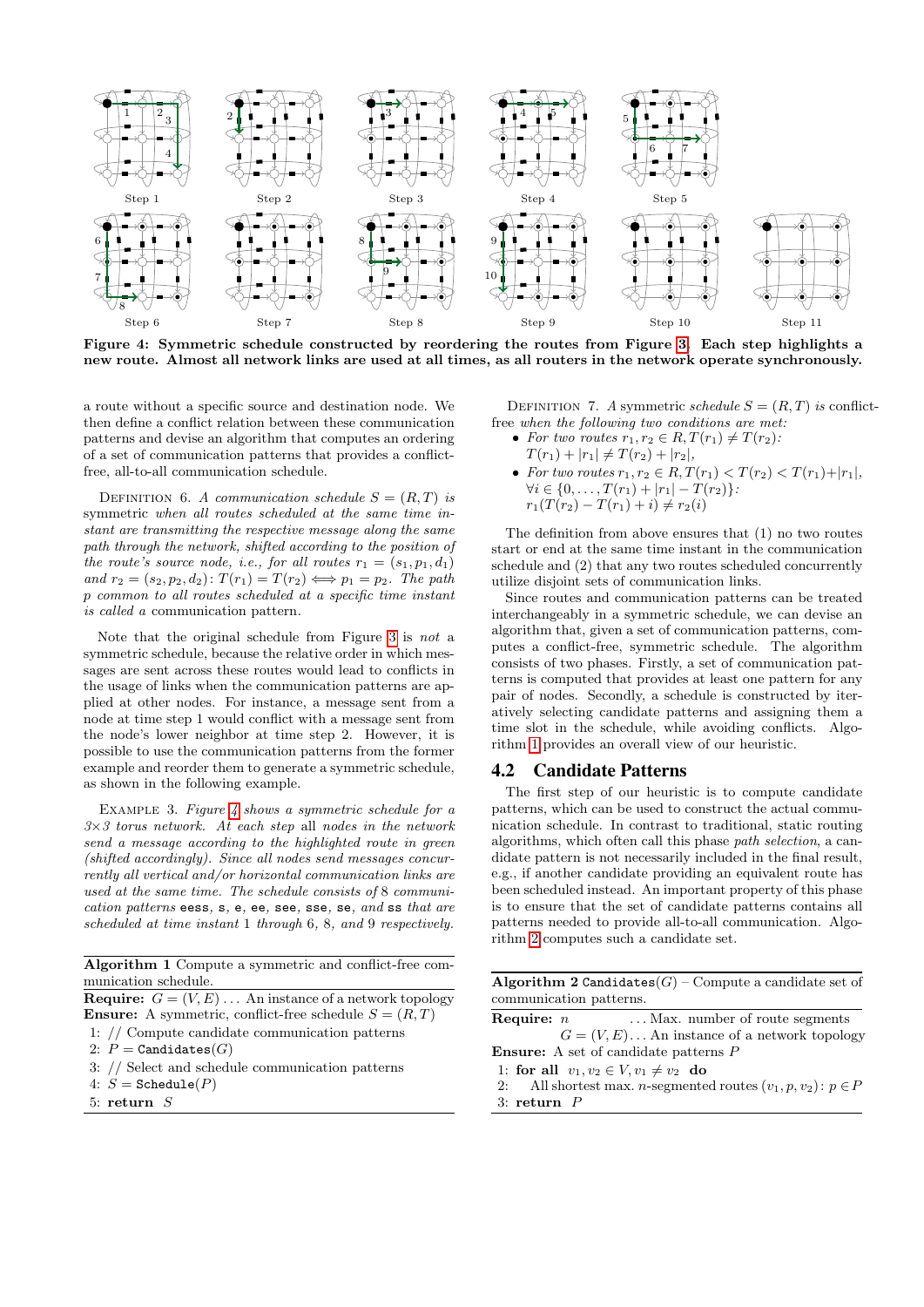<span id="page-5-0"></span>Algorithm 3 Candidates $T_{\text{OUS}}(G)$  – Compute candidate communication patterns for regular torus topologies.

**Require:**  $G = (V, E) \dots$  An instance of a network topology Ensure: A set of candidate patterns P

- 1: let  $o$  be the top-left most node in the grid defined by  $G$ 2: for all  $v \in V, v \neq o$  do<br>3: All shortest max. 2-seg
- All shortest max. 2-segmented routes  $(o, p, v): p \in P$ 4: return P

The algorithm is kept rather generic and might compute the same communication patterns over and over again. This can be avoided by exploiting the structure of the network topology in question. In symmetric topologies it is sufficient to enumerate all n-segment routes from one specific origin node to all other nodes (due to the wraparound). For instance, it is sufficient to consider only the routes from the top-left most node (chosen for convenience) in a regular torus topology to compute all desired patterns (see Algorithm [3\)](#page-5-0). A similar optimization can also be done for bidirectional tori - with the only exception that it is more convenient to chose a node at the center of the grid as origin e.g., at coordinates  $(\lceil \frac{m}{2} \rceil, \lceil \frac{m}{2} \rceil)$  with respect to the grid defined by an m×m-bidirectional torus.

<span id="page-5-2"></span>EXAMPLE 4. Consider the  $3\times3$  torus as shown by Figure [4.](#page-4-0) The candidate set for this network, consisting of the shortest 2-segment routes form the top-left node (marked by a filled circle in the figure) to any other node, is given by  ${e, ee, s, es, se, ees, see, ss, ess, sse, eess, ssee}.$  If it were a bidirectional torus the candidate set would be  $\{\mathbf{w}_n, \mathbf{w}_n, \mathbf{e}_n, \mathbf{w}_n, \mathbf{e}_n, \mathbf{e}_n, \mathbf{e}_n, \mathbf{e}_n, \mathbf{e}_n, \mathbf{e}_n, \mathbf{e}_n, \mathbf{e}_n, \mathbf{e}_n, \mathbf{e}_n, \mathbf{e}_n, \mathbf{e}_n, \mathbf{e}_n, \mathbf{e}_n, \mathbf{e}_n, \mathbf{e}_n, \mathbf{e}_n, \math$  $ne, w, e, ws, sw, s, es, se\}.$ 

During the computation of the candidate set, it is trivial to track classes of equivalent communication patterns, i.e., all those patterns that deliver a message from a given source node in the NoC to the same destination node.

DEFINITION 8. The equivalence class of a communication pattern  $p \in P$ , denoted by the function  $EC \colon P \to \mathcal{P}(P)$ , consists of all communication patterns in P that, given a specific source node in the NoC, deliver a message to the same destination node.

#### <span id="page-5-8"></span>4.3 Schedule Construction

After computing the set of candidate patterns the actual schedule is constructed using Algorithm [4](#page-5-1) by iteratively performing four steps: (1) selecting a pattern from the candidate set, (2) finding a suitable time slot for the candidate within the partial schedule constructed so far, (3) appending corresponding routes to the final schedule, and (4) removing all communication patterns equivalent to the selected candidate form the candidate set.

On every iteration, a candidate is selected to be scheduled next, using the SelectCandidate function. In order to keep the algorithm simple (and reasonably fast), the schedule constructed so far is not taken into account during the candidate selection. However, we consider a heuristic that tries to prevent conflicts with the candidate selected in the preceding iteration of the algorithm. For our experiments (Section [5\)](#page-6-0) we evaluate four different selection strategies:

• Selection of a random pattern of the candidate set:

$$
\texttt{SelectCandidate}_{\mathrm{Rnd}}(P) = \text{random } p \in P
$$

<span id="page-5-1"></span>Algorithm 4 Schedule $(P)$  – Derive a symmetric, conflictfree, all-to-all communication schedule from a set of candidate patterns.

| Require: $P$ | A set of candidate patterns                                        |
|--------------|--------------------------------------------------------------------|
|              | $G = (V, E) \dots$ An instance of a network topology               |
|              | <b>Ensure:</b> A symmetric and conflict-free schedule $S = (R, T)$ |
|              | 1: while $P$ not empty do                                          |
|              | $2.$ $\sqrt{5}$ Find a good condidate pattern                      |

- <span id="page-5-3"></span>2: // Find a good candidate pattern<br>3: let  $p =$  SelectCandidate(P) let  $p =$  SelectCandidate(P)
- 4: // Find time slot
- <span id="page-5-4"></span>5: let  $t =$  ScheduleCandidate( $R, T, p$ )
- <span id="page-5-7"></span>6: // Append routes to schedule
- 7: for all  $v \in V$  do
- <span id="page-5-5"></span>8: Construct a route r starting at v using  $p$
- 9: Append  $r$  to  $R$
- 10: Assign  $r$  to time step  $t$  via  $T$
- <span id="page-5-6"></span>11: // Remove equivalent patterns
- 12: remove all patterns in  $EC(p)$  from P
- 13: return  $S = (R, T)$ 
	- Selection of any of the shortest candidate patterns: SelectCandidate $\text{Sht}(P) = \text{random } p \in P \text{ s.t.}$  $\nexists q \in P, |q| < |p|$
	- Selection of any of the longest candidate patterns: SelectCandidate<sub>Lng</sub> $(P)$  = random  $p \in P$  s.t.  $\nexists a \in P, |a| > |p|$
	- Selection of the longest candidate pattern avoiding conflicts with  $p'$ , the candidate of the *previous* iteration:

SelectCandidate $_{\text{Cnfl}}(P) = \text{random } p \in P \text{ s.t.}$ 

$$
\nexists q \in P : |q| > |p| \land
$$
\n
$$
(\nexists i, j \in \mathbb{N}_0 : p(i) = p'(j) \lor
$$
\n
$$
\forall r \in P, |r| = |p| : \exists i, j \in \mathbb{N}_0 : r(i) = p'(j))
$$

The selected candidate is then scheduled at the earliest time instant that is not yet assigned to another communication pattern of a previous iteration and that avoids all conflicts with all the communication patterns scheduled so far. Conflicts are easily determined for every possible time instant according to the conflict relation as given by Definition [7.](#page-4-3) More efficient conflict-detection schemes that track available time slots are possible, but are not considered in this work. More formally the scheduling function is defined as follows:

ScheduleCandidate $(R, T, p)$  = minimal  $t \in \mathbb{N}_0$  s.t.

$$
\nexists r \in R: T(r) = t \land \n\nexists r \in R, T(r) \neq t: t + |p| = T(r) + |r| \land \n\nexists r \in R, t < T(r) < t + |p|, i \in \{0, \ldots, t + |p| - T(r)\}: \np(T(r) - t + i) = r(i) \land \n\nexists r \in R, T(r) < t < T(r) + |r|, i \in \{0, \ldots, T(r) + |r| - t\}: \nr(t - T(r) + i) = p(i)
$$

Routes are then constructed for every node in the network using the selected candidate pattern. These routes are appended to the final schedule and assigned to the previously determined time slot. Note that in regular, non-symmetric networks the boarder of the grid defined by the network has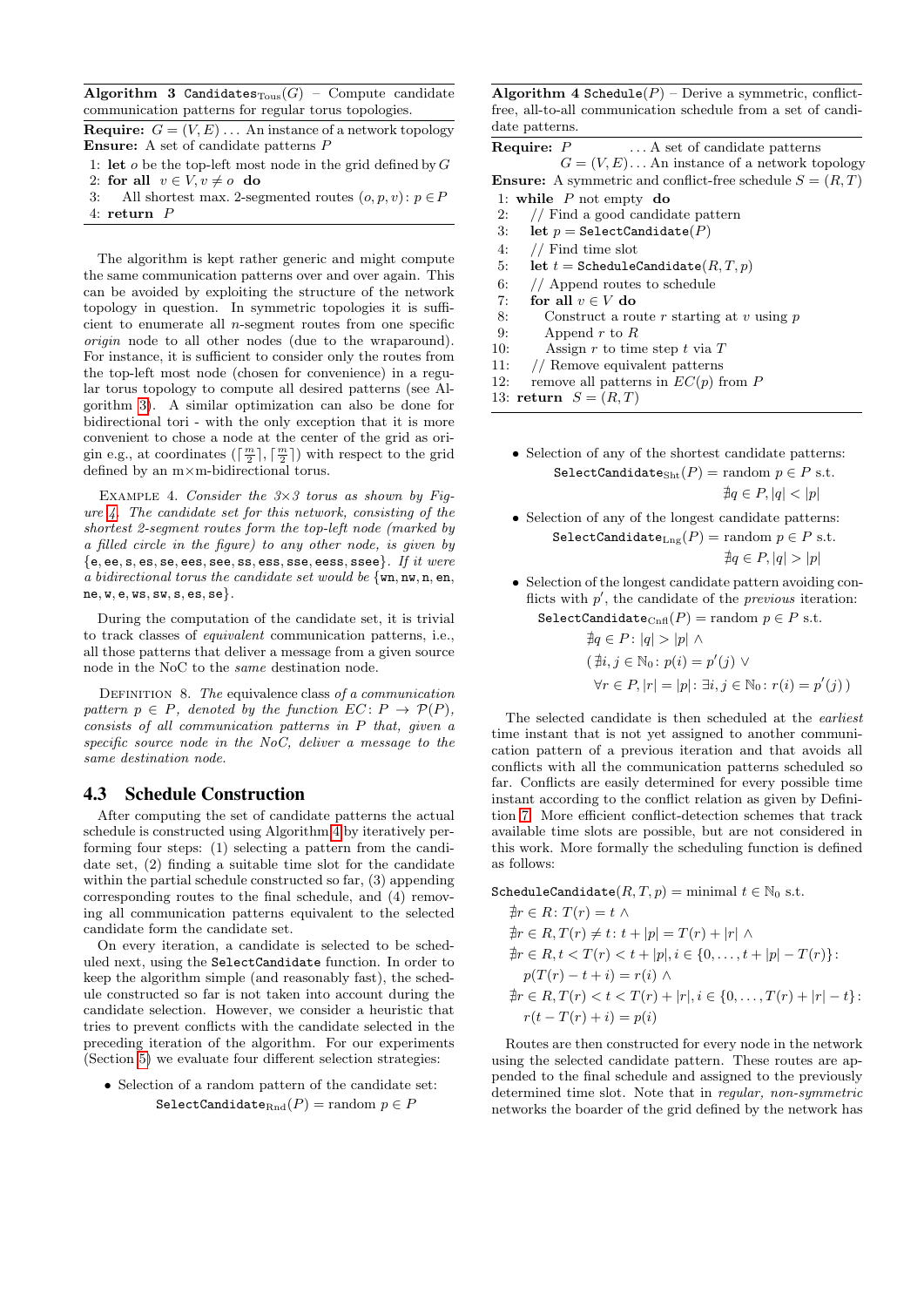to be accounted for, i.e., routes are not constructed for a specific source node in case the communication pattern would reach out over the boarder of the grid.

Finally, all patterns that are in the equivalence class of the selected candidate pattern are removed from the candidate set in order to avoid duplicated routes. The result is a symmetric, conflict-free, all-to-all communication schedule.

Example 5. Assuming the longest candidate selection strategy and the candidate set of the  $3\times3$  torus in Example [4,](#page-5-2) Algorithm [4](#page-5-1) proceeds as follows: initially the entire candidate set is available in P and the communication schedule is empty. The selection strategy randomly chooses to schedule one of the longest patterns in  $P$ , say eess  $(l. 3)$  $(l. 3)$ . Since the schedule is empty, the pattern can be scheduled at time instant 0 (l. [5\)](#page-5-4) and corresponding routes are added to the communication schedule for every node in the network (l. [8\)](#page-5-5). Next, eess and ssee are removed from P since both are in the equivalence class  $EC(eess)$  (l. [11\)](#page-5-6), i.e., given a source the same destination is reached by both patterns. In the next iteration, the algorithm selects the see pattern, which can be scheduled at time instant 4 the earliest due to conflicts (Def-inition [7\)](#page-4-3). Along with this pattern also the equivalent ees pattern will be removed from P. The algorithm then continues to select patterns, append routes to the communication schedule, and eliminate equivalent patterns by scheduling sse, se, ee, s, and e at time instant 5, 1, 3, 8, and 9.

#### 4.4 Correctness

This section covers correctness considerations of our patternbased approach in general as well as considerations with regard to the heuristic scheduling algorithm.

Lemma 1. A symmetric, conflict-free, all-to-all communication schedule for a symmetric or regular network is a feasible all-to-all communication schedule (see Section [2.3\)](#page-2-1).

PROOF. A symmetric, all-to-all schedule is an all-to-all communication schedule. Furthermore, the definition of routes (see Definition [4\)](#page-2-2) does not allow us to specify stalling messages, i.e., all incoming messages at the router of a node are immediately forwarded on the next time instant.

Recalling Definition [6](#page-4-4) and [7,](#page-4-3) we thus only have to show that at most one message is transmitted over a link in the network at any moment in time, i.e., feasibility. For this we have to consider three cases:

Sending: The link between a sending node and its router is used at most once, since, following Definition [6,](#page-4-4) a single communication pattern is permitted to commence on every time instant only.

Receiving: The link between a receiving node and its router is used only once, due to Definition [7.](#page-4-3)

Routing: A link between the routers of two nodes is used only once, due to Definition [7.](#page-4-3)  $\Box$ 

THEOREM [1](#page-4-1). Algorithm 1 yields a symmetric, conflictfree, all-to-all schedule for symmetric or regular networks.

PROOF. We will informally sketch a proof for each of the three properties:

Symmetry: The schedule is symmetric since all routes assigned to a time instant are constructed using the same candidate pattern (Algorithm [4,](#page-5-1) l. [6\)](#page-5-7), no other pattern can be assigned to the same time instant (see ScheduleCandidate), and a pattern can only be scheduled once (l. [11\)](#page-5-6).

|                |            | $\#$ links |       |     |     |            |
|----------------|------------|------------|-------|-----|-----|------------|
|                |            | mesh       | torus |     |     | bid. torus |
| side-length    | $\#$ nodes |            | r.    | p.  | r.  | p.         |
| 3              | 9          | 24         | 18    | 36  | 36  | 72         |
| 4              | 16         | 48         | 32    | 64  | 64  | 128        |
| 5              | 25         | 80         | 50    | 100 | 100 | 200        |
| 6              | 36         | 120        | 72    | 144 | 144 | 288        |
| $\overline{7}$ | 49         | 168        | 98    | 196 | 196 | 392        |
| 8              | 64         | 224        | 128   | 256 | 256 | 512        |
| 9              | 81         | 288        | 162   | 324 | 324 | 648        |
| 10             | 100        | 360        | 200   | 400 | 400 | 800        |
| 11             | 121        | 440        | 242   | 484 | 484 | 968        |
| 12             | 144        | 528        | 288   | 576 | 576 | 1152       |
| 13             | 169        | 624        | 338   | 676 | 676 | 1352       |
| 14             | 196        | 728        | 392   | 784 | 784 | 1568       |
| 15             | 225        | 840        | 450   | 900 | 900 | 1800       |

<span id="page-6-1"></span>Table 1: Overview of network topology variants and sizes (r. and p. denote regular and pipelined variants respectively).

Conflict freedom: This follows immediately from the definition of ScheduleCandidate.

All-to-all communication: Assume two nodes s and d of the network for which there exists no route from s to d in the final schedule. It is easy to see that the function Candidates computes at least one communication pattern for every pair of nodes in the network – in particular, the candidate set also contains a pattern p suitable for a route  $r = (s, p, d)$ . Since r has not been scheduled some other equivalent pattern  $p'$  must have been scheduled, causing the removal of  $p$ from the candidate set (see Algorithm [4,](#page-5-1) l. [11\)](#page-5-6). However, this implies the existence of a route  $(s, p', d)$  in the schedule, which contradicts our initial assumption.  $\Box$ 

As indicated in Section [4.2,](#page-4-5) it is not necessary to compute the patterns for all pairs in symmetric networks, due to the wraparound at the boarder of the grid defined by the network. The preceding proof can easily be adopted in order to account for this optimization by showing that the resulting patterns still ensure all-to-all communication.

#### <span id="page-6-0"></span>5. EXPERIMENTS

We evaluated our heuristic algorithm to compute communication schedules for various instances of the mesh, torus, and bidirectional torus topologies over a square grid (see Section [2.1\)](#page-1-3) with a side length between 3 to 15 nodes. In our experiments we thus consider networks consisting of between 9 and 225 nodes interconnected by between 18 and 1800 links – see Table [1](#page-6-1) for an overview. According to our experiments, the bidirectional torus topology appears to be the most interesting network topology, we thus considered even larger network configurations of up to 900 nodes and 3600 links. For the torus and bidirectional torus topology we considered both, the regular and the pipelined variants.

All measurements were performed on an AMD Fusion E-350 (stepping 0) dual-core processor running at 1.6 GHz; having a  $2 \times 512$  KiB L2-cache and 2 GiB of main memory. We used a 64-bit, Linux-based operating system with kernel version 2.6.37.6 (OpenSuse 11.4). Time measurements were taken over several runs on an otherwise unloaded machine.

Note that the experimental setup was designed to evaluate the scheduling algorithm. The following numbers thus do not cover hardware requirements, e.g., to synthesize the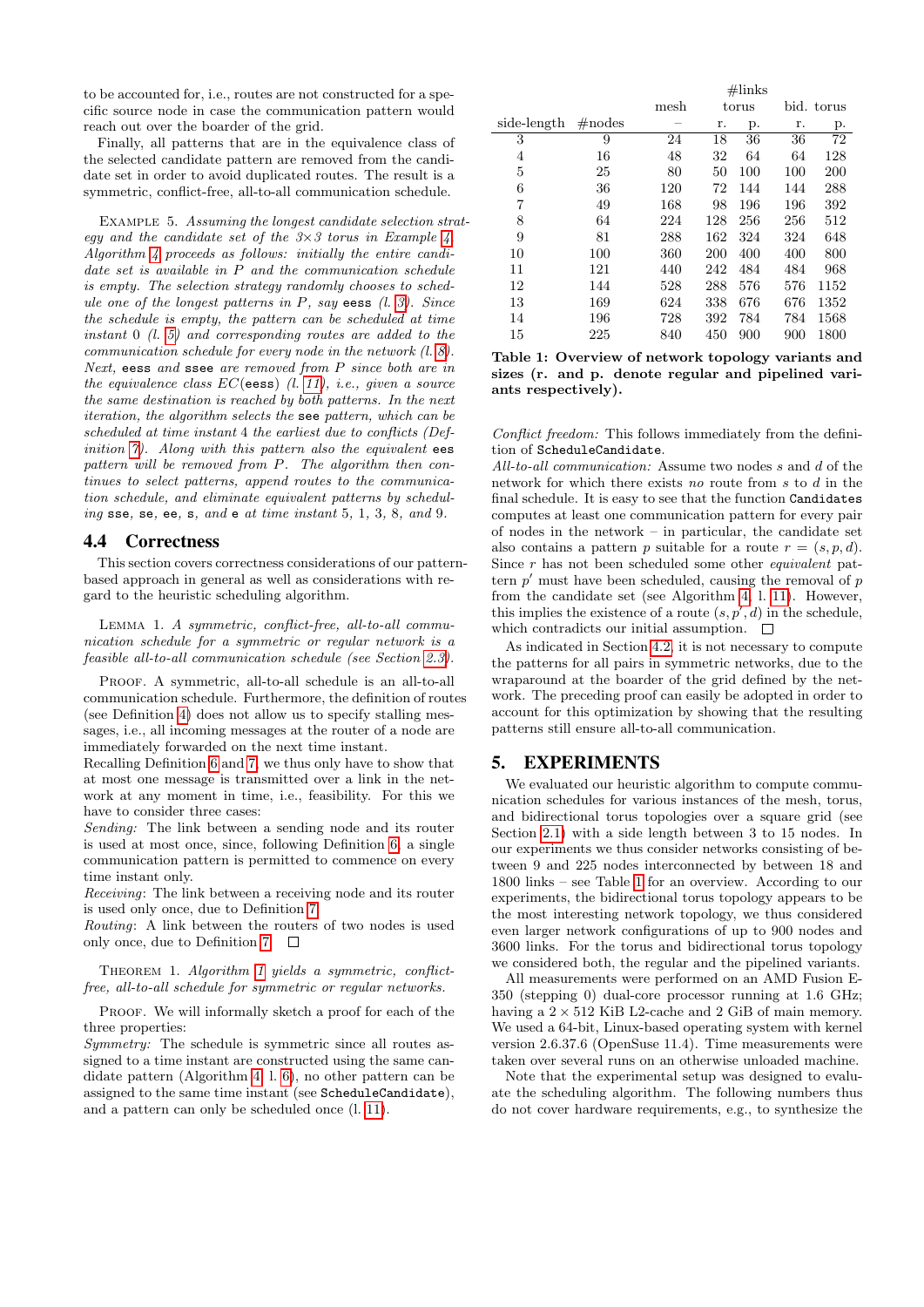|            | $#$ patterns |       |            |  |  |  |  |  |  |
|------------|--------------|-------|------------|--|--|--|--|--|--|
| $\#$ nodes | mesh         | torus | bid. torus |  |  |  |  |  |  |
| 9          | 40           | 12    | 12         |  |  |  |  |  |  |
| 16         | 84           | 24    | 24         |  |  |  |  |  |  |
| 25         | 144          | 40    | 40         |  |  |  |  |  |  |
| 36         | 220          | 60    | 60         |  |  |  |  |  |  |
| 49         | 312          | 84    | 84         |  |  |  |  |  |  |
| 64         | 420          | 112   | 112        |  |  |  |  |  |  |
| 81         | 544          | 144   | 144        |  |  |  |  |  |  |
| 100        | 684          | 180   | 180        |  |  |  |  |  |  |
| 121        | 840          | 220   | 220        |  |  |  |  |  |  |
| 144        | 1012         | 264   | 264        |  |  |  |  |  |  |
| 169        | 1200         | 312   | 312        |  |  |  |  |  |  |
| 196        | 1404         | 364   | 364        |  |  |  |  |  |  |
| 225        | 1624         | 420   | 420        |  |  |  |  |  |  |

<span id="page-7-0"></span>Table 2: Number of candidate patterns enumerated for various network topologies.

schedule tables, nor measurements of the network utilization by specific applications, e.g., load, latency, or throughput.

#### 5.1 Candidate Enumeration

The first phase of our approach (Algorithm [2](#page-4-2) from Section [4.2\)](#page-4-5) computes candidate patterns that are considered for the construction of the final communication schedule. The number of those patterns depends on the network topology and its symmetry. In our experiments we only consider 2-segment routes, which consist of a horizontal segment followed by an optional vertical segment, or the other way around. Note that also other kinds of candidate patterns could be considered. For the symmetric torus topology the number of candidate patterns is moderately increasing with the number of nodes in the network from 12 to 420 – as shown by Table [2.](#page-7-0) Note that pipelining on the links is only relevant to the length of the enumerated patterns but not their number, i.e., regular as well as the pipelined variants result in the same number of candidate patterns. Even though the bidirectional torus offers twice the number of links compared to the torus topology the number of candidate patterns remains the same for networks with the same number of nodes. This is explained by the fact that the patterns induced by the additional links are redundant. In addition, due to the bidirectional connectivity, the maximal length of the shortest routes between any two nodes is reduced, which leads to even more redundant patterns. The opposite is true for the mesh topology. Here many more candidate patterns have to be enumerated, because of the missing links compared to a torus, which would wrap around the grid. The number of candidates thus is between 40 and 1624.

The average length over all enumerated candidates is, in general, close to the network's side length for all topologies. The pipelined variant of the torus topology and the regular bidirectional torus are notable exceptions. In the former case, the average length of candidate patterns is twice the side length. More interestingly, the average length for the bidirectional torus is only half the side length, which leads to much shorter schedules.

### 5.2 Schedule Construction

The next phase, corresponding to Algorithm [4](#page-5-1) of Section [4.3,](#page-5-8) derives a symmetric, all-to-all communication schedule by iteratively selecting one of the candidate patterns

|                                                            | $\#\text{cycles}$ |  |         |       |    |         |            |    |         |
|------------------------------------------------------------|-------------------|--|---------|-------|----|---------|------------|----|---------|
|                                                            | mesh              |  |         | torus |    |         | bid. torus |    |         |
| $\#$ nodes heur. opt. rat. heur. opt. rat. heur. opt. rat. |                   |  |         |       |    |         |            |    |         |
| 9                                                          | 28                |  | 10 2.80 | 12    | 11 | 1.09    | 11         | 10 | 1.10    |
| 16                                                         | 59                |  | 18 3.30 | 28    |    | 26 1.08 | 20         |    | 18 1.11 |
| 25                                                         | 112               |  | 34 3.29 | 57    |    | 52 1.10 | 28         |    | 28 1.00 |
| 64                                                         | 481               |  |         | 246   |    |         | 88         |    |         |
| 100                                                        | 974               |  |         | 501   |    |         | 158        |    |         |
| 225                                                        | 3467              |  |         | 1821  |    |         | 481        |    |         |
| 400                                                        |                   |  |         |       |    |         | 1164       |    |         |
|                                                            |                   |  |         |       |    |         |            |    |         |

<span id="page-7-1"></span>Table 3: Best schedule lengths for some selected configurations (heur.), optimal solutions (opt.), and ratio (rat.) between them (in cycles, lower is better).

and assigning it to a time slot. The length of the resulting schedule depends, among others, on the order in which candidate patterns are chosen. We thus compared several heuristics for the candidate selection function: Rnd, Sht, Lng and Cnfl, which select a random candidate, one of the shortest patterns, one of the longest patterns, or one of the longest patterns without conflict respectively.

Table [3](#page-7-1) summarizes the schedule length in cycles for a selection of network configurations and compares the result to results derived using an optimal ILP formulation. The optimal schedules are available for all considered network topologies up to a size of 25 nodes. The schedule lengths for the regular mesh topology are within a factor of 3.30 with regard to the optimal solution. This is hardly surprising, since some of the available link capacity is wasted by the intrinsic assumption of our heuristic that all routers perform the same actions at all times. The situation changes drastically for torus-based networks. Our heuristic reaches the optimum for one case and generally is within 10% of the optimum. The results for the bidirectional torus are particularly interesting, since the schedule lengths remain relatively low, even for network configurations with hundreds of nodes. For instance, the schedule length in a bidirectional torus with 100 nodes is only 158 cycles long, i.e., the schedule length is only about 1.6 times the number of nodes.

Due to the high complexity of the scheduling problem, which is NP-complete in the general case, optimal numbers are only available up to a network size of 25 nodes. We thus additionally consider analytical lower bounds as a reference. The length of communication schedules can be bounded using three metrics:  $(1)$  a bound induced by the I/O bandwidth at each node (2) a bound based on the bisection bandwidth and (3) a bound based on the capacity of the network. The I/O bound for the topologies considered here amounts to  $n-1$ , where n denotes the number of nodes in the network. The bisection bandwidth is an important metric in network design that specifies the minimal bandwidth that is available for the transmission of messages between any partitioning of the network nodes in two equal-sized sets. Since we are seeking an all-to-all communication schedule, the number of messages transmitted between the two node sets equals  $(n/2)^2$ . The bisection bound is then given by dividing this number by the number of links connecting the two sets. For the torus topology this yields  $m^3/4$ , where m denotes the side length of the grid defined by the network's layout (for even  $m$ ). Finally, the capacity bound is given by dividing the total sum of all minimal-length routes between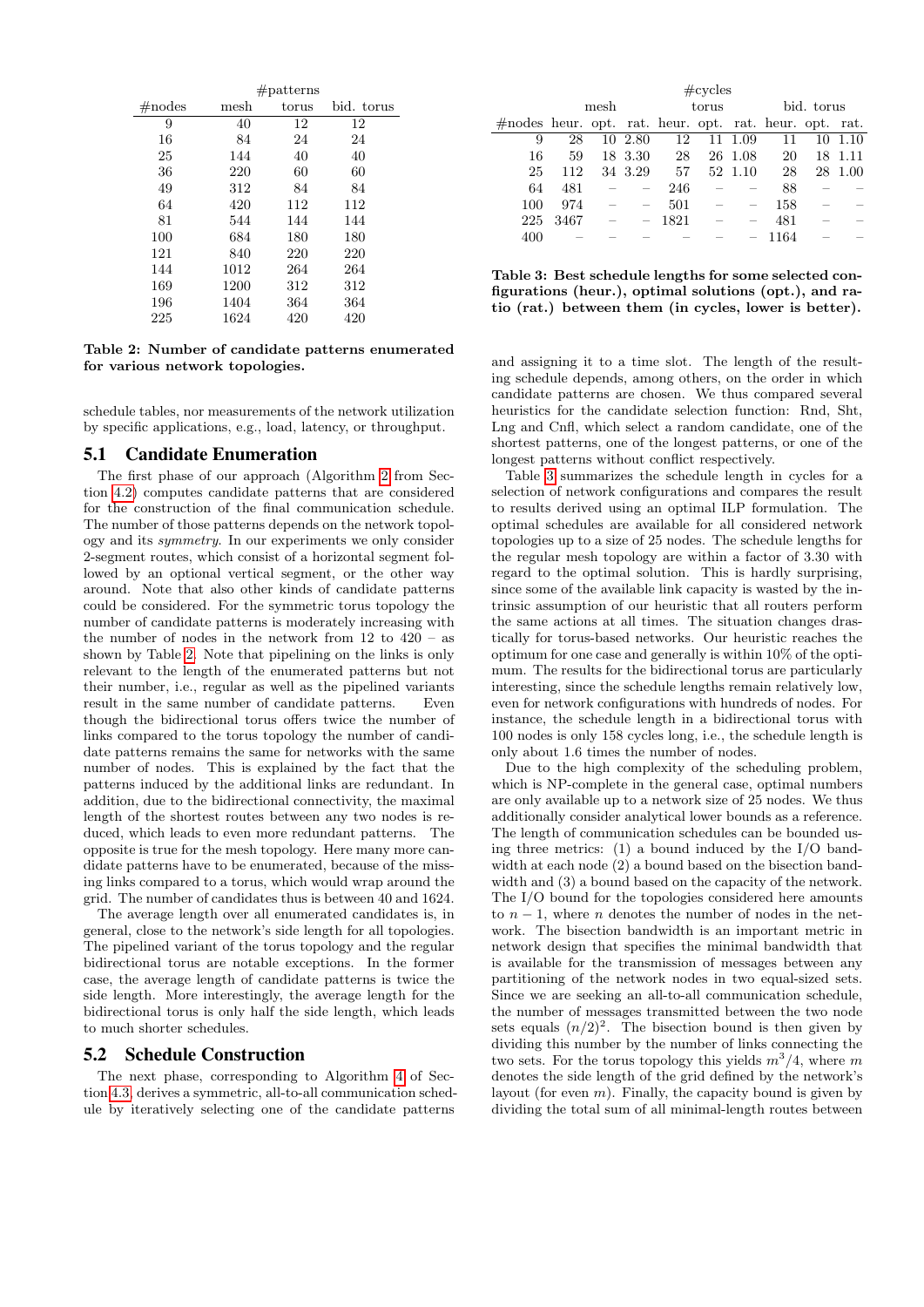

<span id="page-8-1"></span>Figure 5: Schedule length and lower bound for the regular bidirectional tori (in cycles, lower is better).

any two nodes through the total number of links in the network, i.e., the network's capacity. The torus topology, for instance, has a capacity bound of  $(m^3 - m^2)/2$ . We denote the maximum of the listed bounds as the lower bound for the remainder of this discussion. As a general rule, this lower bound is dominated by the bisection bound for the mesh topology, while it is dominated by the capacity bound for the torus topology. In the case of the bidirectional torus the capacity and bisection bounds are virtually identical. Here, however, for network sizes of up to 49 nodes the I/O bound dominates. The bounds for torus and bidirectional torus apply to both, the regular and pipelined variant.

For larger instances of the symmetric topologies, our heuristic approach performs surprisingly well. For the regular torus the cnfl candidate selection clearly performs best, yielding schedule lengths within about 15% to the lower bound (see Table [4\)](#page-8-0). The lng approach gives slightly inferior results. The two other methods (rnd and sht) perform worse, yet reach the lower bound within 23% to 24%. In the case of the bidirectional torus topology we observe a similar trend,

the cnfl and lng candidate selection clearly perform best. This time, however, we see an alternating behavior. For network instances with an even number of nodes the cnfl approach performs better, for odd numbers lng performs best. This pattern continues consistently up to the maximal network sizes considered in our experiments (900 nodes). As of now, we do not have a conclusive explanation for this behavior.

Figure [5](#page-8-1) and [6](#page-8-2) illustrate the development of the schedule length, as computed by our heuristics, with increasing network size for the bidirectional torus and regular torus. The bidirectional torus allows for considerably shorter schedules than comparable torus networks. The curve follows a very gentle, though non-linear slope. For instance, in a network consisting of 225 nodes, our heuristic yields a schedule length of 486 versus 1820 cycles for the bidirectional torus and torus respectively (both within 15% to their respective lower bounds). The torus thus gives a schedule that is about 3.75 times longer than that of a bidirectional torus. This gap is

|           | torus |              |         |      | bid. torus |      |      |      |
|-----------|-------|--------------|---------|------|------------|------|------|------|
| $\#nodes$ | rnd   | $_{\rm sht}$ | $\ln g$ | cnfl | rnd        | sht  | lng  | cnfl |
| 9         | 1.11  | 1.33         | 1.11    | 1.11 | 1.12       | 1.25 | 1.25 | 1.12 |
| 16        | 1.21  | 1.21         | 1.08    | 1.08 | 1.20       | 1.27 | 1.27 | 1.20 |
| 25        | 1.26  | 1.18         | 1.10    | 1.10 | 1.25       | 1.38 | 1.12 | 1.08 |
| 36        | 1.16  | 1.18         | 1.10    | 1.09 | 1.23       | 1.37 | 1.23 | 1.17 |
| 49        | 1.20  | 1.18         | 1.11    | 1.08 | 1.35       | 1.44 | 1.19 | 1.19 |
| 64        | 1.15  | 1.19         | 1.12    | 1.09 | 1.42       | 1.55 | 1.33 | 1.34 |
| 81        | 1.22  | 1.20         | 1.13    | 1.10 | 1.53       | 1.48 | 1.21 | 1.23 |
| 100       | 1.24  | 1.21         | 1.14    | 1.11 | 1.34       | 1.45 | 1.30 | 1.25 |
| 121       | 1.22  | 1.22         | 1.16    | 1.12 | 1.34       | 1.37 | 1.15 | 1.16 |
| 144       | 1.22  | 1.22         | 1.17    | 1.13 | 1.34       | 1.39 | 1.25 | 1.24 |
| 169       | 1.23  | 1.23         | 1.17    | 1.14 | 1.40       | 1.34 | 1.15 | 1.16 |
| 196       | 1.24  | 1.24         | 1.18    | 1.15 | 1.31       | 1.35 | 1.23 | 1.21 |
| 225       | 1.23  | 1.24         | 1.19    | 1.15 | 1.34       | 1.31 | 1.14 | 1.15 |
| 900       |       |              |         |      | 1.37       | 1.28 | 1.20 | 1.15 |

<span id="page-8-0"></span>Table 4: Schedule length in relation with its theoretical lower bound for the torus and bidirectional torus topologies (lower is better).



<span id="page-8-2"></span>Figure 6: Schedule length and lower bound for the regular torus topology (in cycles, lower is better).